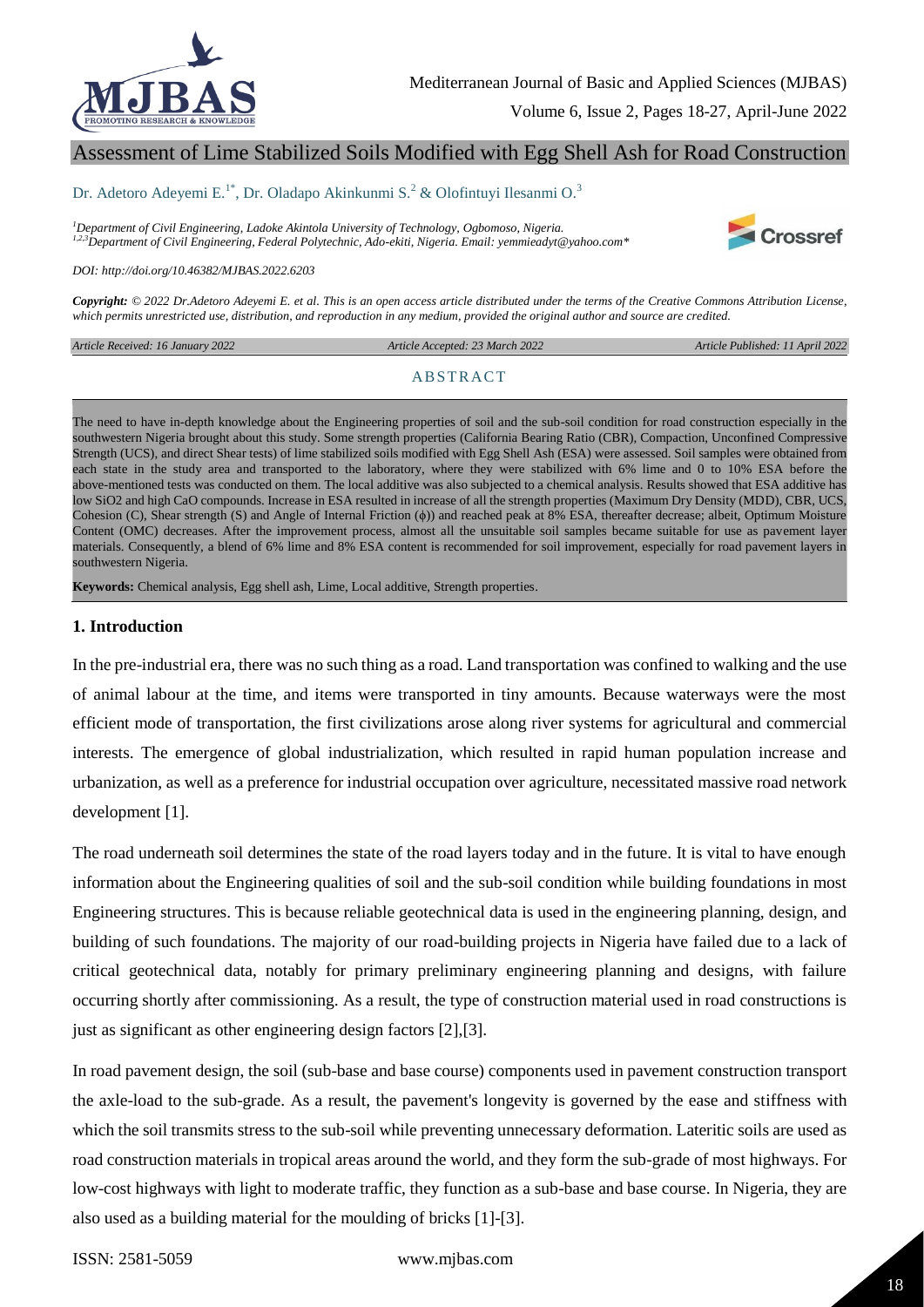

Nevertheless, if a lateritic soil contains a significant amount of clay minerals, its strength and stability under load, especially in the presence of water, cannot be assured. These lateritic soils are also abundant in many tropical climates around the world, where it would be unwise to seek for alternative soil in most cases. The majority of the soil in our area does not meet the necessary standards to be regarded suitable, so it is rejected. In order to change the existing soil to meet the needed aim, this usually entails obtaining substitute materials from a distant burrow pit, which might be costly [2],[3].

Another approach is to stabilize the existing soil so that it may be used for construction; however, depending on the stabilizing chemicals employed, this could be costly. In geotechnical engineering, soil improvement can be achieved through both stabilization and modification. Soil modification is the process of changing the index properties of a soil by adding a modifier (such as cement, lime, fly ash, or bitumen), whereas soil stabilization is the process of treating soil to improve its strength and durability so that it can be used for construction beyond its original classification. The strength, bearing capacity, and long-term durability of the soil are all improved via soil alteration and stabilization [4]. Cement and lime are two ancient road-stabilizing materials that have been utilized since the dawn of civilization. Their prices, however, have climbed substantially over the last fifty years due to a dramatic increase in energy expenses. The overuse of traditional soil-improvement additives (cement, lime, etc.) has kept the cost of stabilizing a road and constructing a structure foundation high. As a result, emerging countries around the world have been unable to give accessible roads and safe structures to a larger percentage of their citizens (for example, Nigeria, which is mostly agriculturally dependent, poor, and still struggling with its economy). These countries must make do with what they have in order to achieve what they need, which in Nigeria includes converting waste (s) into indigenous road additives [1],[4].

Technical progress and the drive for a safer environment have led to cost-efficient reuse and effective management of goods previously discarded as waste. The depletion of natural resources as a result of industrial activity is a process that might result in waste materials and by-products accumulating. The safe disposal of these wastes is necessitated by good management because of the environmental and other health dangers they pose [2]. Certain waste materials are lying fallow within human habitats, waiting for the authorities to dispose of them. These waste products could be used to replace expensive materials required to maintain poor soil, such as cement and lime. When garbage is recycled or used as road stabilization materials, it removes the stress of needing to find expensive stabilization materials, hence enhancing people's living standards. The rate at which developing countries encourage resource imports is alarming, and it is one of the reasons why the poor remain poor. Waste recycling has gotten a lot of attention in a lot of industrialized countries across the world [4].

In the past, [4]-[6], and others established the viability of using waste materials for soil stabilization. Agricultural and industrial wastes are among the wastes that are commonly available in the area. These materials include bamboo leaf, coconut husk and shell, palm kernel shell, maize cobs, and so on. In the southern portion of Nigeria, this study looked into the optimization of lime stabilized soils amended with Egg Shell Ash (ESA) as a local supplement for road construction. This will aid in the development of waste treatment and road construction procedures that are cost-effective, feasible, and easily available. The paper promotes a "waste-to-wealth" strategy.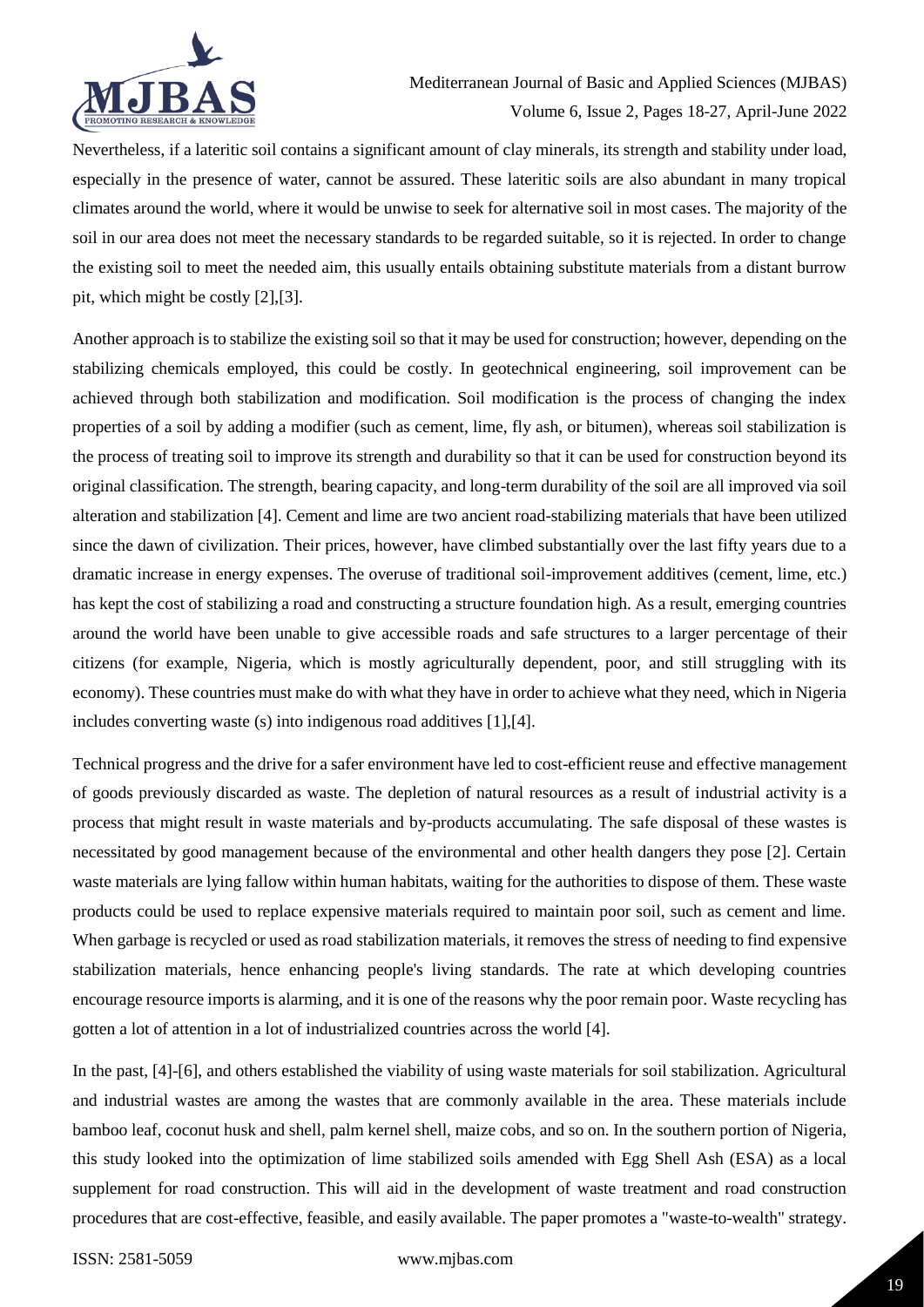

# **2. Study Area**

The states of Ekiti, Lagos, Ogun, Ondo, Osun, and Oyo make up southwestern Nigeria (Fig.1). It can be found at latitudes ranging from 6.214 to 9.000 °N and longitudes ranging from 2.681 to 9.000 °E. It was founded in 1967 when the western region was separated into the states of Lagos and Western state. Its capital was Ibadan, which was also the ancient region's capital. In 1976, the western state was divided into three new states: Ogun, Ondo, and Oyo. In 1991 and 1996, the states of Osun and Ekiti were formed from the states of old Oyo and Ondo, respectively. Nigeria has a tropical climate that is hot and humid all year round. The study area is in southwestern Nigeria, where the climate is tropical monsoon (Köppen climatic classification "Am"). It's always drenched in torrential rain. It's possible that this is due to its proximity to the equatorial belt. Annual rainfall is at least 2,000 mm (78.7 in). The region experiences both dry and wet seasons. The first rainy season lasts from March through July. In August, there will be a two- to three-week dry spell (also known as August break). This hiatus is broken by the second rainy season, which comes between September and October. The dry season begins in November and lasts until March, after the second rainy season concludes in October [1].



**Fig.1.** Location of the Study Area

The West African craton, which is made up of five tectonic events, includes the Nigeria basement complex (Fig.2). The Dahomey Precambrian rocks are obviously associated to this basement, which may be found virtually everywhere in Nigeria. Due to its petrology, the country's Precambrian basement complex is primarily composed of migmatite gneiss, schist, charnockitic rocks, older granites, and non-metamorphosed dolerite dykes. Sedimentary rocks cover the majority of Nigeria's surface, with crystalline igneous and metamorphic rocks comprising the remainder. Southwestern Nigeria has a varied spectrum of minerals, including metallic, non-metallic, industrial, and gemstone groups, due to the agglomeration of these rocks. The complex pegmatite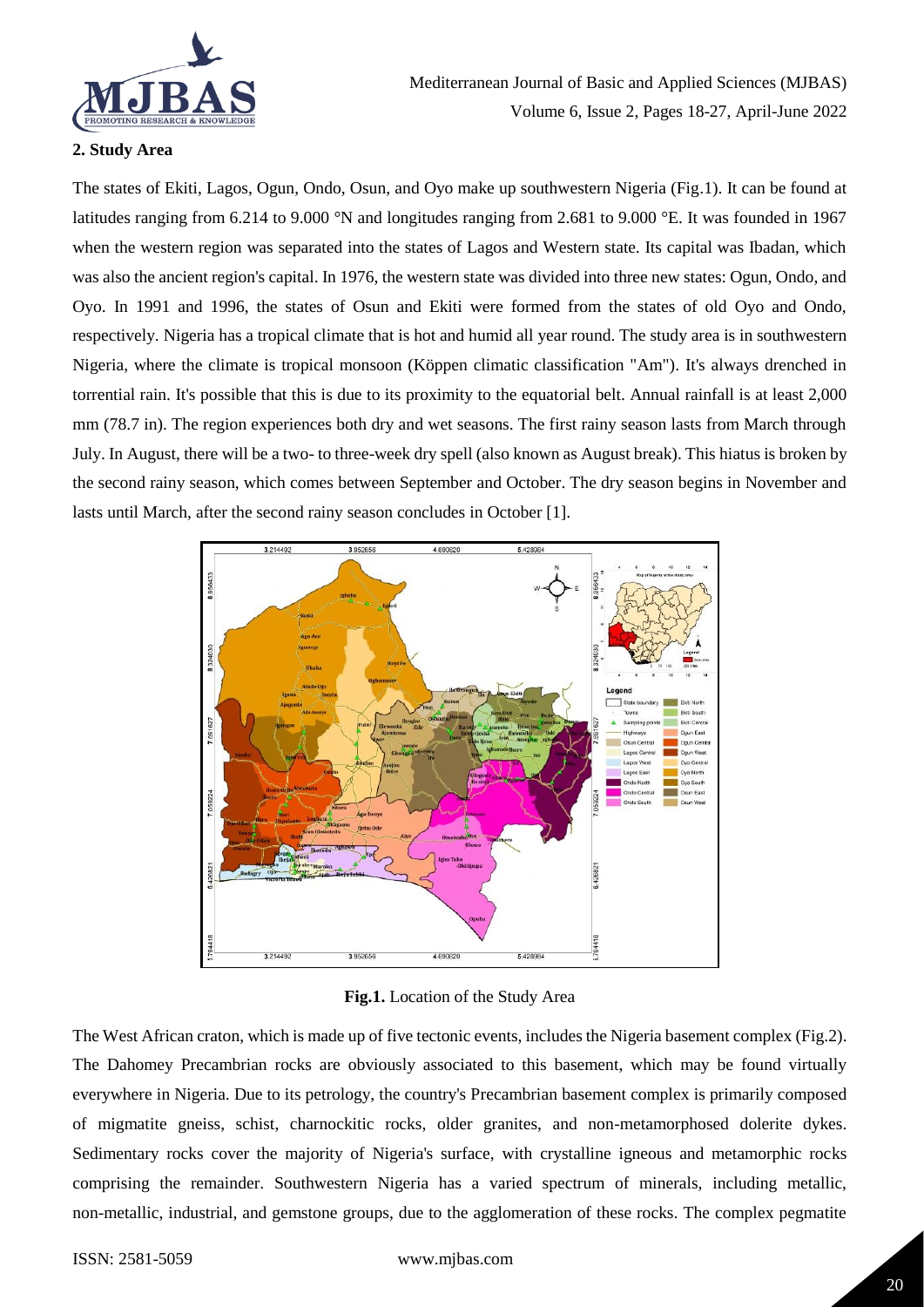

that underpins the northern section of the research region comprises a range of gemstones like aquamarine, tourmaline, and agate, as well as commercial minerals like tantalite, marble, talc, and granites in many forms [1].



**Fig.2.** Geology of the Study Area

# **3. Materials and Methods**

## *3.1.Materials*

Soil samples, lime, Egg Shell Ash (ESA) and water were the materials used in this study.

## *A. Soil Samples*

Three soil samples were obtained from borrow pits along Federal roads in the senatorial districts in each state in South-Western Nigeria. Table 1 lists the details of the samples. To prevent moisture loss, samples were immediately placed in polythene bags before being used. The soil was taken to the Department of Civil Engineering, Federal Polytechnic, Ado-Ekiti laboratory. The soil samples were then air-dried, pulverized, and sieved through British Standard (BS) sieves before being used in other assays.

| <b>Table 1.</b> Details of the Soil Samples |  |
|---------------------------------------------|--|
|                                             |  |

| S.No. | <b>State</b> | <b>Sample Label</b> | <b>Location (Road)</b>  |                           | <b>Coordinates</b>         |
|-------|--------------|---------------------|-------------------------|---------------------------|----------------------------|
|       |              |                     |                         | Latitude                  | Longitude                  |
|       |              | A1                  | Itawure–AramokoEkiti    | $\overline{07^0}$ 32' 32" | $08^0$ 49' 27"             |
| 1.    | <b>EKITI</b> | A <sub>2</sub>      | Ikole-IjesaisuEkiti     | $07^{\rm o}$ 45' 28"      | $\overline{05^0 31' 08''}$ |
|       |              | A <sub>3</sub>      | Aisegba-Iluomo-obaEkiti | $\overline{07^0}$ 36' 38" | $05^0 28' 08''$            |
|       |              | B <sub>1</sub>      | Akure-Ogbese            | $07^{\rm o}$ 56' 39"      | 08 <sup>0</sup> 04' 57"    |
| 2.    | <b>ONDO</b>  | B <sub>2</sub>      | Owo-Ikareakoko          | $\overline{08^0}$ 29' 11" | 08° 01' 15"                |
|       |              | B <sub>3</sub>      | Ondo–Ore                | $07^{\circ}$ 06' 20"      | $07^{\circ}$ 54' 13"       |
|       |              | C <sub>1</sub>      | Osogbo-Ikirun           | $07^{\circ}$ 47' 47"      | $04^{\circ} 34' 16''$      |
| 3.    | <b>OSUN</b>  | C <sub>2</sub>      | Ilesa-Ijebujesa         | 07° 38' 32"               | 04° 43' 14"                |
|       |              | C <sub>3</sub>      | Owode-Ode omu           | $07^{\circ} 33' 48''$     | $04^{\circ} 24' 00''$      |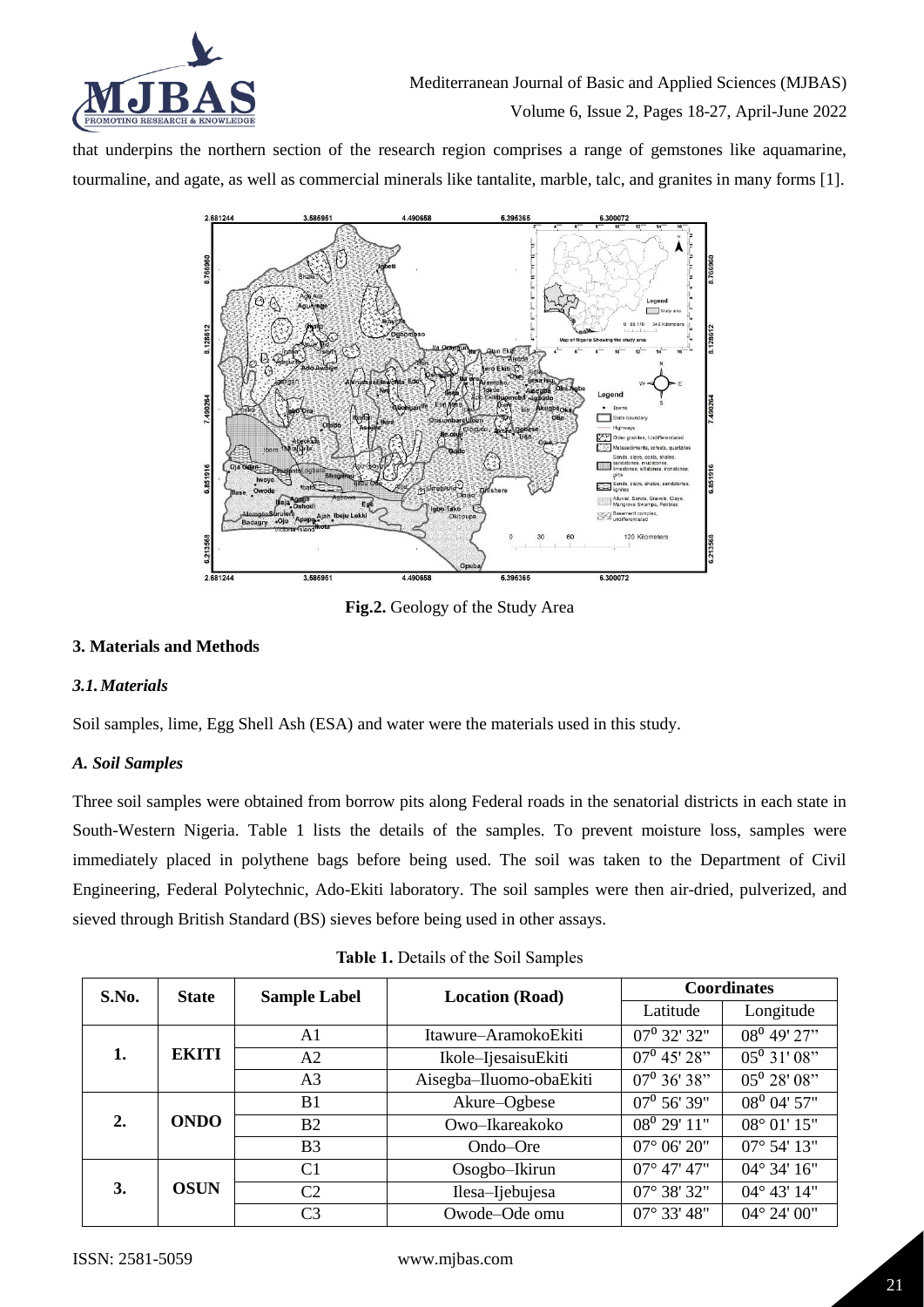

|    |              | Da1            | Ogbomoso–Oko            | $08^{\circ}31'15''$   | $04^{\circ} 17' 12''$ |
|----|--------------|----------------|-------------------------|-----------------------|-----------------------|
| 4. | <b>OYO</b>   | Db1            | Igbeti-Ogbomoso         | $08^{\circ}$ 44' 43"  | $04^{\circ} 08' 17''$ |
|    |              | Dc1            | Ibadan-Fiditi           | $07^{\circ}34'21''$   | $03^{\circ} 55' 31''$ |
|    |              | E1             | Abeokuta–Itori          | $05^{0}29'28"$        | $08^0 19' 31''$       |
| 5. | <b>OGUN</b>  | E2             | Shagamu-Ishara          | $06^0 11' 05"$        | $08^0 06' 33"$        |
|    |              | E <sub>3</sub> | Ilaro-Papanlanto        | $05^{\circ} 32' 36''$ | $08^0 02' 07''$       |
|    |              | F1             | Apapa wharf-Apapa       | 06° 27' 16"           | $03^{\rm o}$ 22' 05"  |
| 6. | <b>LAGOS</b> | F2             | Lekki-Ajah expressway   | 06° 26' 21"           | $03^0$ 31' 25"        |
|    |              | F <sub>3</sub> | Oshodi-Agege expressway | $06^0$ 33' 33"        | $03^0$ 20' 21"        |

# *B. Lime*

Hydrated lime was used for this study. The lime, which was obtained in 25 kg bags from a chemical store in Ado-Ekiti, was kept cool and dry away from rain and moisture.

# *C. Egg Shell Ash (ESA)*

In the Ado - Ekiti city, chicken egg shell samples were obtained from domestic sources such as chick hatcheries, poultry, bakeries, fast food restaurants, and so on. At the Civil Engineering laboratory, Federal Polytechnic, Ado– Ekiti, Nigeria, the collected eggshells were oven dried at 110 °C and then heated to 450 °C in a furnace (5X1-1008) Model). The resulting ash was sieved to a size of 0.425 mm.

# *D. Water*

In the laboratory of the Federal Polytechnic Ado-Ekiti, clean water devoid of dissolved solids and particles was utilized to prepare specimens.

## *3.2. Methods*

The soil samples were mixed on the ground to obtain representative samples, and then transferred to the laboratory to be cleaned of harmful elements such as roots. The soil samples used in the test were air-dried, broken down into particles with a mortar and pestle, and then sieved to eliminate big particles with a No. 10 sieve. The methodologies used for the various tests were in conformity with [7]. In their natural air-dried form, samples were subjected to classification and engineering tests, as detailed in preceding sections. Following that, the soil samples were lime stabilized by adding lime at a percentage of 6%. Then, at proportions of 2, 4, 6, 8, and 10%, ESA was added to the lime-stabilized soil samples. Chemical analysis of the ESA local additive was performed using traditional method. The soil samples were subjected to engineering strength tests i.e. California Bearing Ratio (CBR), compaction, Unconfined Compression Strength (UCS), and direct (triaxial) shear testing.

## *A. California Bearing Ratio (CBR)*

This is an empirical test for determining subgrade strength established by the California State Highway Department. According to [7], a specimen with height and diameter of 127 and 152 mm was crushed into the CBR mould. The specimens were prepared in 5 (five) layers with a strong rammer, each layer receiving 56 (fifty-six) blows. The load needed to cause a circle, 49.65 mm in diameter, to penetrate the specimen at a rate of 1.25 mm per minute was then calculated. The CBR value was computed from the test results by expressing the corrected values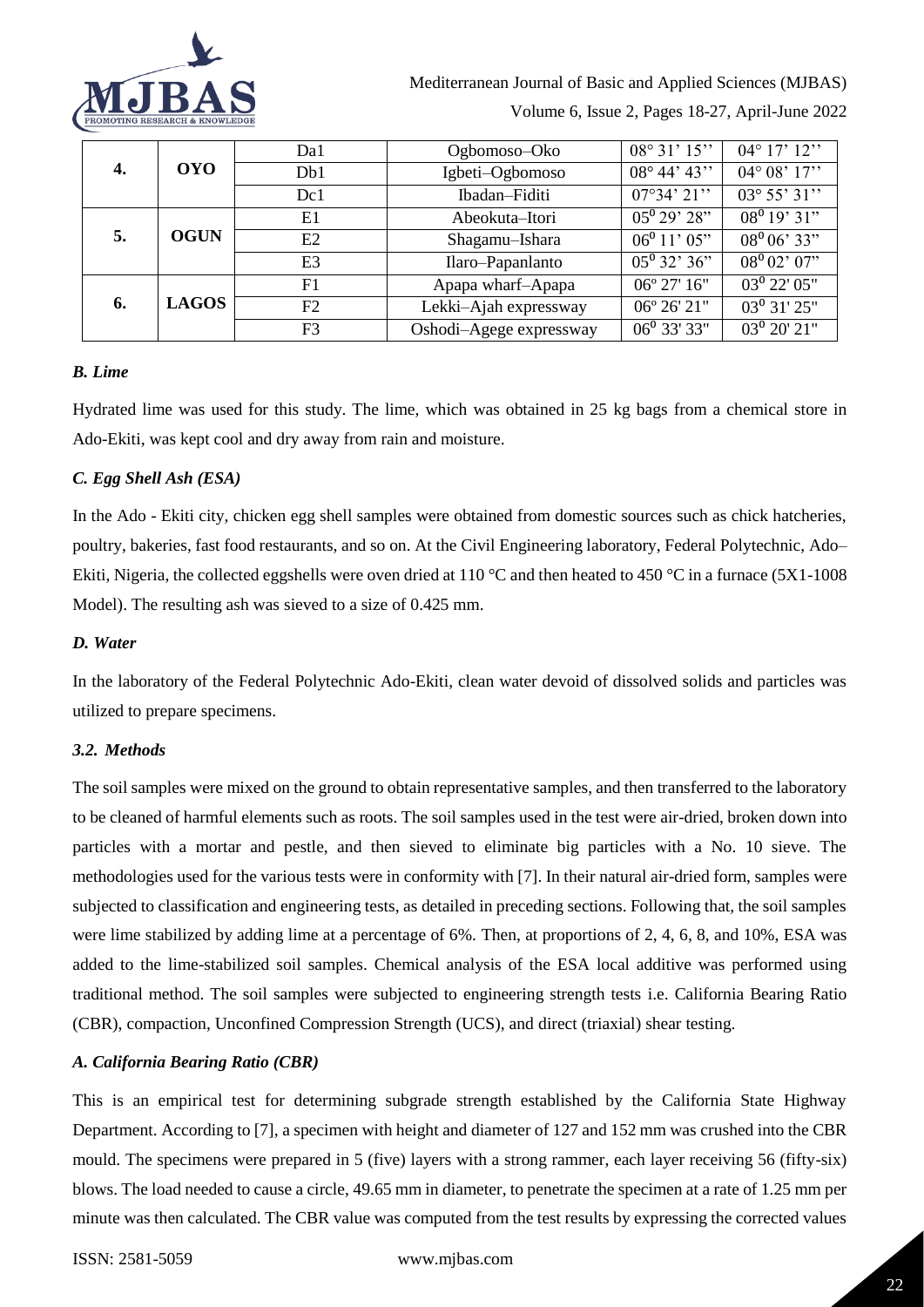

of plunger forces for a specific penetration as a percentage of a standard force. The loads that induced the same penetration on the specimens were compared using the 2.5 and 5.0 mm penetration caused by 13.24 and 19.96 KN loads. This test was performed in accordance with the [7] soil test requirements.

### *B. Compaction Test*

With a given compactive effort, this test was used to estimate the Maximum Dry Density (MDD) and Optimum Moisture Content (OMC). This test established the OMC for use in other performance tests that need compaction, such as CBR and UCS. Standard Proctor was used, as specified by [7]. As the provided compactive effort, a cylindrical metal mould (Proctor mould) of around  $1000 \text{ cm}^3$  volume and a rammer of 2.5 kg weight with a height drop of 300 mm were utilized. Each layer of three (3) received twenty-five (25) blows, and moisture content samples were obtained from the top and bottom of the mould. The MDD was calculated using the OMC as the moisture content. This test was performed in accordance with the [7] soil test requirements.

#### *C. Unconfined Compressive Strength (UCS)*

It demonstrates the soil's drainage condition as well as its ability to sustain compression failure. The UCS specimens were taken from the Proctor mould, and the results were adjusted by a factor of 1.04 to conform to cylindrical specimens with a height/diameter ratio of 2:1 or 150 mm cube specimens. The specimens were crushed, and the weight that caused the specimen to fail was divided by the cross sectional area of the specimen to determine the soil's strength. This test was performed in accordance with the [7] soil test requirements.

#### *D. Direct Shear Test*

The direct shear test is a laboratory test that determines the shear strength of a soil. It is suitable for measuring the shear strength of lateritic soils since it can be done on both cohesive and cohesionless soil. It assesses the soil's cohesiveness (c) and internal friction  $(\phi)$ . This test was performed in accordance with the [7] soil test requirements.

#### **4. Results and Discussions**

#### *A. Chemical Compositions of ESA Additive*

Table 2 summarizes the results of chemical analysis of the ESA local additive that was utilized for stabilization. ESA has a high Calcium Oxide (CaO) content of 68.20%. The total amount of Silica, Aluminium, and Ferric oxides in it was 12.19%, which was very low.

|                                              |  |  |  |                             |  | Composition SiO <sub>2</sub> Al <sub>2</sub> O <sub>3</sub> Fe <sub>2</sub> O <sub>3</sub> CaO K <sub>2</sub> O MgO Na <sub>2</sub> O MnO CuO LoI U SiO <sub>2</sub> +Al <sub>2</sub> O <sub>3</sub> +Fe <sub>2</sub> O <sub>3</sub> |
|----------------------------------------------|--|--|--|-----------------------------|--|--------------------------------------------------------------------------------------------------------------------------------------------------------------------------------------------------------------------------------------|
| ESA (%) 11.29 0.61 0.29 68.20 2.19 2.14 6.00 |  |  |  | $0.02$ $0.04$ $8.71$ $1.50$ |  | 12.19                                                                                                                                                                                                                                |

**Table 2.** Chemical Composition of ESA

U – Undetermined

### *B. CBR Test Result*

Generally, it was observed from Table 3 that there was increase in CBR (both soaked and unsoaked) as ESA content increases and reached the optimum at 8% of the additive content. The soaked CBR values of Ekiti state soil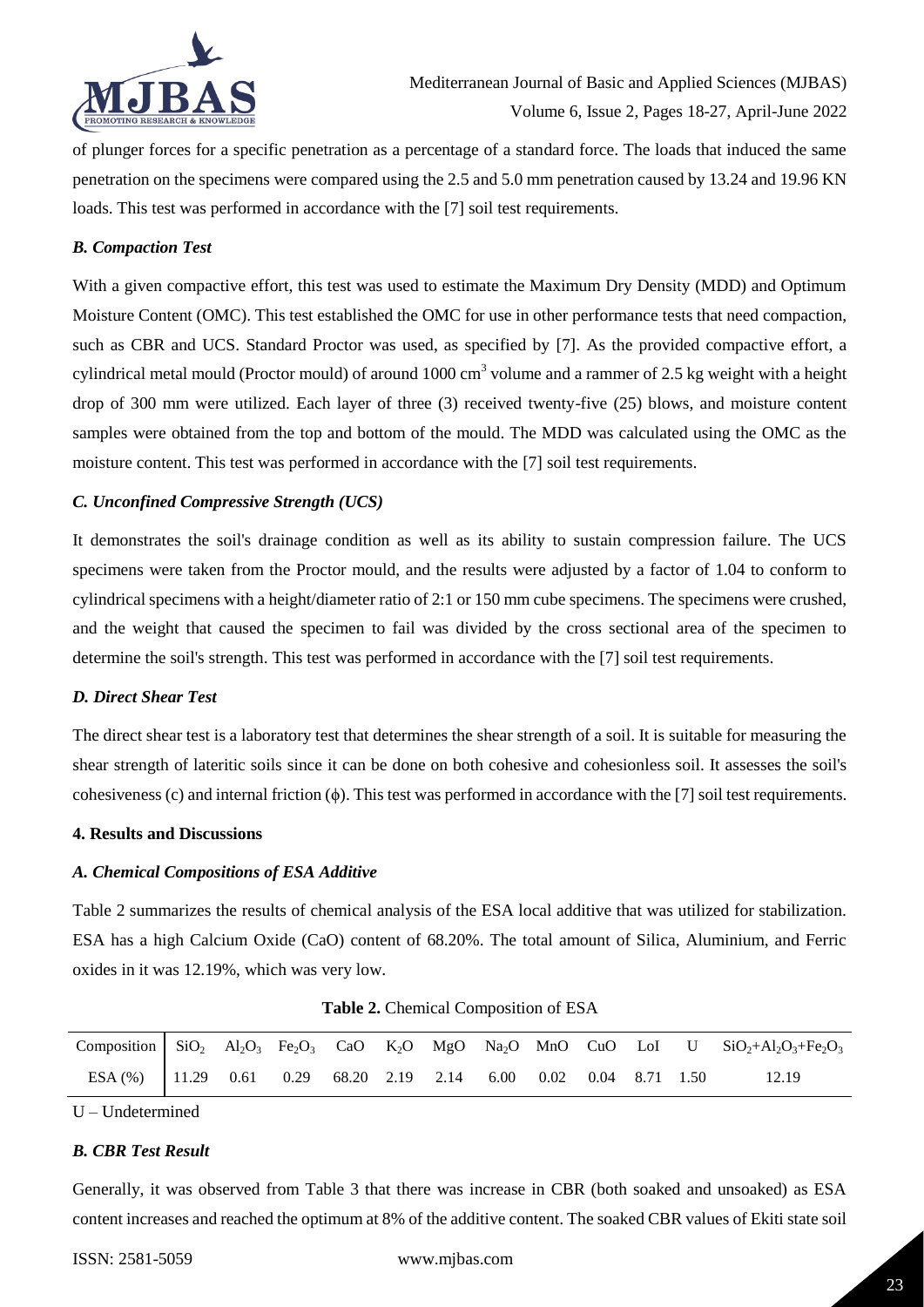

samples ranged from 31.85 (0% ESA) to 36.44% (8% ESA), while unsoaked CBR ranged from 27.46 (0% ESA) to 33.61% (8% ESA). The soaked CBR values of Ondo state soil samples ranged from 4.25 (0% ESA) to 6.26% (8% ESA), while unsoaked CBR ranged from 5.68 (0% ESA) to 8.50% (8% ESA). The soaked CBR values of Osun state soil samples ranged from 7.77 (0% ESA) to 24.47% (8% ESA), while unsoaked CBR ranged from 5.78 (0% ESA) to 12.08% (8% ESA). The soaked CBR values of Oyo state soil samples ranged from 11.00 (0% ESA) to 61.18% (8% ESA), while unsoaked CBR ranged from 8.10 (0% ESA) to 50.79% (8% ESA). The soaked CBR values of Ogun state soil samples ranged from 11.11 (0% ESA) to 24.80% (8% ESA), while unsoaked CBR ranged from 6.51 (0% ESA) to 19.03% (8% ESA). The soaked CBR values of Lagos state soil samples ranged from 4.11 (0% ESA) to 8.02% (8% ESA), while unsoaked CBR ranged from 6.13 (0% ESA) to 8.89% (8% ESA).

### *C. Compaction Test Result*

The results of compaction test on lime stabilized soil samples with ESA additive are shown in Table 4. MDD ranged from 1828 to 2250 kg/m<sup>3</sup> for Ekiti state soil samples, from 1909 to 2080 kg/m<sup>3</sup> for Ondo state soil samples, from 1920 to 1998 kg/m<sup>3</sup> for Osun state soil samples, from 2050 to 2515 kg/m<sup>3</sup> for Oyo state soil samples, from 1925 to 2060 kg/m<sup>3</sup> for Ogun state soil samples; while the MDD for Lagos state soil samples ranged from 1420 to 2150 kg/m<sup>3</sup>. There was increase in Maximum Dry Density (MDD) and decrease in Optimum Moisture Content (OMC) with increase in Additive Content (AC). Optimum MDD was attained at 8% of ESA content for the lime stabilized soil samples. The optimum OMC was attained at 0% content (i.e. when the lime used for stabilization of the selected soil samples is 6% without any additive added).

## *D. UCS Test Result*

Table 5 shows the results of UCS tests on optimum lime stabilized soil samples with ESA additive. The UCS values ranged from 464.10 to 1032.20 KN/m<sup>2</sup>, 218.40 to 429.80 KN/m<sup>2</sup>, 253.00 to 807.10 KN/m<sup>2</sup>, 126.00 to 531.00 KN/m<sup>2</sup>, 174.00 to 590.30 KN/m<sup>2</sup> and 292.30 to 390.40 KN/m<sup>2</sup> for Ekiti, Ondo, Osun, Oyo, Ogun and Lagos state soil samples respectively. The UCS values increased with local Additive Content (AC) and reached the optimum at 8% of ESA content.

#### *E. Direct Shear Test*

The results of direct shear test on lime stabilized soil samples with ESA additive is shown in Table 6. The C, Ø and S values ranged from 80 to 121 KN/m<sup>2</sup>, 20 to 25<sup>0</sup> and 153.25 to 203.94 KN/m<sup>2</sup> respectively for Ekiti state soil samples; from 108 to 137 KN/m<sup>2</sup>, 20 to 33<sup>0</sup> and 186.71 to 244.77 KN/m<sup>2</sup> respectively for Ondo state soil samples; from 34 to 101 KN/m<sup>2</sup>, 15 to 26<sup>0</sup> and 94.11 to 150.56 KN/m<sup>2</sup> respectively for Osun state soil samples; from 87 to  $127$  KN/m<sup>2</sup>, 12 to 17<sup>0</sup> and 122.61 to 166.91 KN/m<sup>2</sup> respectively for Oyo state soil samples. Ogun state soil samples have C, Ø and S values that ranged from 99 to 116 KN/m<sup>2</sup>, 8 to 14<sup>0</sup> and 135.94 to 168.16 KN/m<sup>2</sup> respectively; while C,  $\emptyset$  and S values for Lagos state soil samples ranged from 8 to 118 KN/m<sup>2</sup>, 22 to 40<sup>0</sup> and 91.98 to 233.03 KN/m<sup>2</sup> respectively. It was observed that the cohesion (C), angles of internal friction (Ø) and shear strength (S) values of the direct shear tests on the 6% lime stabilized soil samples with  $0 - 10%$  additive contents increased and reached the optimum at 8% of ESA contents.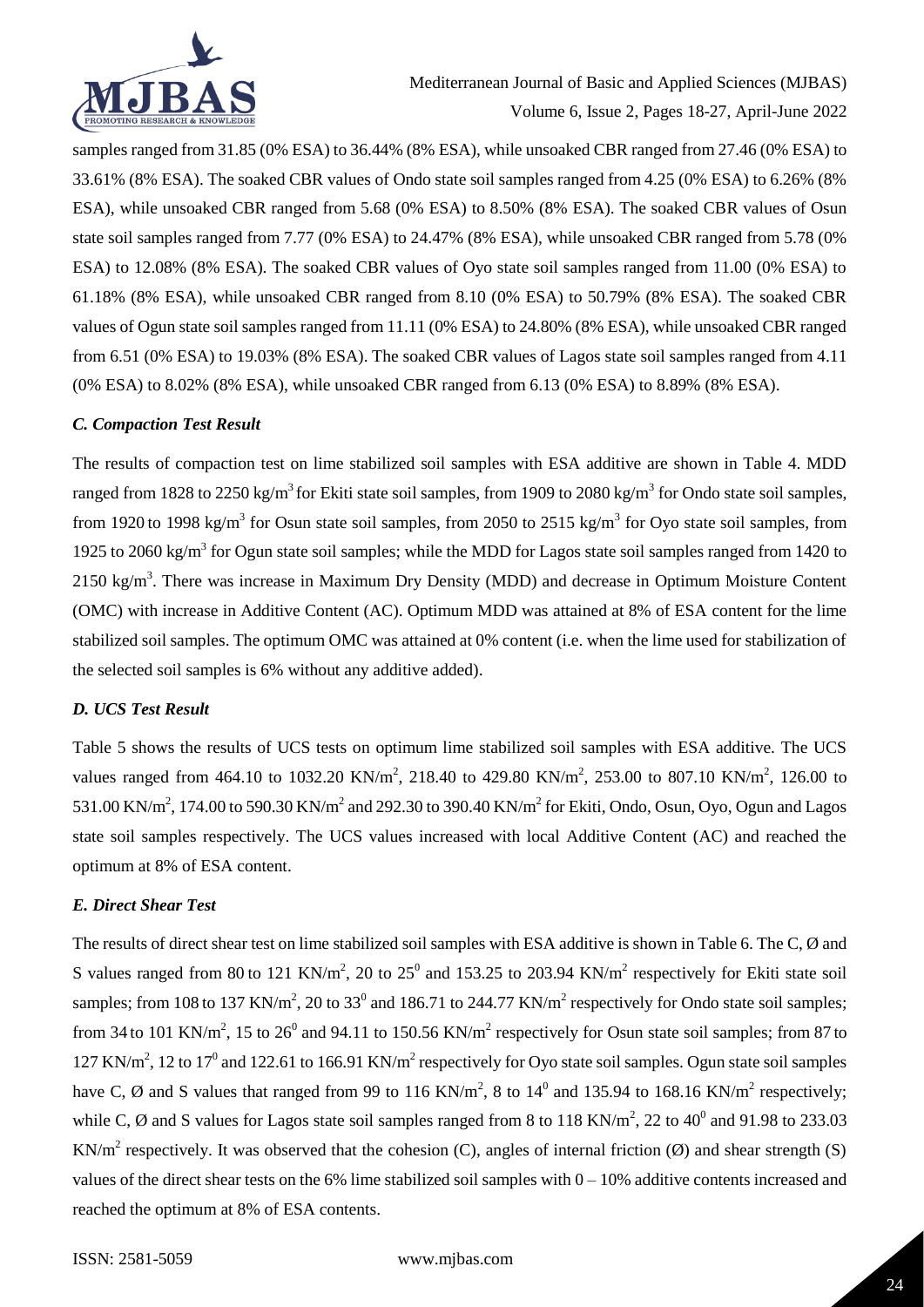

|  |  |  | Table 3. Results of CBR Test on Lime Stabilized Soil Samples with ESA Additive |  |  |  |
|--|--|--|--------------------------------------------------------------------------------|--|--|--|
|--|--|--|--------------------------------------------------------------------------------|--|--|--|

| Test                           | AC             |       |       |       |      |           |                |                |                | <b>SAMPLING LABEL</b> |                |                |                |       |       |       |      |      |                |
|--------------------------------|----------------|-------|-------|-------|------|-----------|----------------|----------------|----------------|-----------------------|----------------|----------------|----------------|-------|-------|-------|------|------|----------------|
|                                | (%)            | Al    | A2    | A3    | B1   | <b>B2</b> | B <sub>3</sub> | C <sub>1</sub> | C <sub>2</sub> | C <sub>3</sub>        | D <sub>1</sub> | D <sub>2</sub> | D <sub>3</sub> | E1    | E2    | E3    | F1   | F2   | F <sub>3</sub> |
|                                | $\Omega$       | 31.85 | 33.99 | 32.60 | 4.25 | 4.70      | 5.53           | 7.77           | 20.44          | 10.19                 | 11.00          | 51.99          | 35.22          | 11.11 | 19.91 | 17.53 | 4.11 | 4.98 | 4.48           |
|                                | $\overline{2}$ | 31.91 | 35.12 | 32.85 | 4.88 | 4.76      | 5.89           | 10.95          | 21.92          | 11.27                 | 13.15          | 54.76          | 36.25          | 12.25 | 20.80 | 18.63 | 4.36 | 6.01 | 4.88           |
| $(SOAKED)$<br>$(%)$            |                | 32.67 | 35.69 | 33.80 | 5.01 | 4.88      | 6.01           | 12.27          | 22.92          | 12.03                 | 14.90          | 57.78          | 38.71          | 12.39 | 21.53 | 20.25 | 4.67 | 6.76 | 5.31           |
|                                | <sub>0</sub>   | 33.99 | 35.88 | 34.18 | 5.26 | 5.01      | 6.23           | 14.28          | 23.17          | 14.84                 | 15.91          | 59.86          | 40.22          | 12.53 | 22.92 | 22.43 | 4.86 | 7.01 | 5.88           |
| CBR                            | 8              | 35.50 | 36.25 | 36.44 | 5.85 | 5.14      | 6.26           | 16.28          | 24.47          | 15.67                 | 17.18          | 61.18          | 43.81          | 13.16 | 24.80 | 23.93 | 5.01 | 8.02 | 6.76           |
|                                | 10             | 19.66 | 23.41 | 23.05 | 5.51 | 4.88      | 6.23           | 11.02          | 21.92          | 13.97                 | 13.22          | 58.62          | 41.16          | 10.80 | 14.31 | 22.37 | 4.76 | 6.14 | 4.51           |
|                                | $\left($       | 27.46 | 29.34 | 29.27 | 5.68 | 7.13      | 7.23           | 5.78           | 6.27           | 5.78                  | 8.10           | 34.33          | 19.69          | 6.51  | 16.90 | 8.76  | 6.13 | 7.40 | 6.75           |
|                                | 2              | 27.76 | 29.83 | 30.21 | 6.04 | 7.74      | 7.55           | 7.55           | 7.55           | 6.76                  | 9.25           | 38.70          | 21.15          | 13.78 | 17.02 | 10.31 | 6.81 | 7.52 | 7.14           |
| <b>AKED</b>                    | 4              | 28.32 | 30.59 | 31.34 | 6.26 | 7.93      | 7.74           | 8.87           | 7.74           | 8.69                  | 10.39          | 42.48          | 24.74          | 14.67 | 17.59 | 11.83 | 7.14 | 7.77 | 7.39           |
| UNSO.<br>$\frac{(0.6)}{(0.6)}$ | 6              | 30.02 | 31.53 | 32.10 | 6.39 | 8.31      | 7.93           | 10.64          | 7.93           | 10.95                 | 11.14          | 46.26          | 27.68          | 13.03 | 18.46 | 12.67 | 7.26 | 7.89 | 8.14           |
|                                | 8              | 31.72 | 33.61 | 33.04 | 6.61 | 8.50      | 8.12           | 12.08          | 8.12           | 11.90                 | 12.84          | 50.79          | 29.83          | 13.83 | 19.03 | 12.91 | 7.84 | 8.52 | 8.89           |
|                                | 10             | 12.78 | 16.05 | 12.08 | 6.51 | 8.39      | 7.93           | 7.93           | 7.93           | 10.01                 | 9.44           | 44.95          | 28.13          | 12.68 | 16.62 | 10.87 | 6.01 | 7.39 | 6.64           |

**Table 4.** Results of Compaction Test on Lime Stabilized Soil Samples with ESA Additive

| <b>Test</b>                                                                                    | AC             |       |       |                |                |                |                       |                |                | <b>SAMPLING LABEL</b> |       |                |                |       |       |       |                |                |                |
|------------------------------------------------------------------------------------------------|----------------|-------|-------|----------------|----------------|----------------|-----------------------|----------------|----------------|-----------------------|-------|----------------|----------------|-------|-------|-------|----------------|----------------|----------------|
|                                                                                                | $(\%)$         | A1    | A2    | A <sub>3</sub> | B <sub>1</sub> | B <sub>2</sub> | <b>B</b> <sub>3</sub> | C <sub>1</sub> | C <sub>2</sub> | C <sub>3</sub>        | D1    | D <sub>2</sub> | D <sub>3</sub> | E1    | E2    | E3    | F <sub>1</sub> | F <sub>2</sub> | F <sub>3</sub> |
|                                                                                                | $\Omega$       | 31.85 | 33.99 | 32.60          | 4.25           | 4.70           | 5.53                  | 7.77           | 20.44          | 10.19                 | 11.00 | 51.99          | 35.22          | 11.11 | 19.91 | 17.53 | 4.11           | 4.98           | 4.48           |
|                                                                                                | 2              | 31.91 | 35.12 | 32.85          | 4.88           | 4.76           | 5.89                  | 10.95          | 21.92          | 11.27                 | 13.15 | 54.76          | 36.25          | 12.25 | 20.80 | 18.63 | 4.36           | 6.01           | 4.88           |
|                                                                                                | 4              | 32.67 | 35.69 | 33.80          | 5.01           | 4.88           | 6.01                  | 12.27          | 22.92          | 12.03                 | 14.90 | 57.78          | 38.71          | 12.39 | 21.53 | 20.25 | 4.67           | 6.76           | 5.31           |
| $SOAKED$<br>$(96)$                                                                             | 6              | 33.99 | 35.88 | 34.18          | 5.26           | 5.01           | 6.23                  | 14.28          | 23.17          | 14.84                 | 15.91 | 59.86          | 40.22          | 12.53 | 22.92 | 22.43 | 4.86           | 7.01           | 5.88           |
| BR                                                                                             | 8              | 35.50 | 36.25 | 36.44          | 5.85           | 5.14           | 6.26                  | 16.28          | 24.47          | 15.67                 | 17.18 | 61.18          | 43.81          | 13.16 | 24.80 | 23.93 | 5.01           | 8.02           | 6.76           |
|                                                                                                | 10             | 19.66 | 23.41 | 23.05          | 5.51           | 4.88           | 6.23                  | 11.02          | 21.92          | 13.97                 | 13.22 | 58.62          | 41.16          | 10.80 | 14.31 | 22.37 | 4.76           | 6.14           | 4.51           |
|                                                                                                | $\Omega$       | 27.46 | 29.34 | 29.27          | 5.68           | 7.13           | 7.23                  | 5.78           | 6.27           | 5.78                  | 8.10  | 34.33          | 19.69          | 6.51  | 16.90 | 8.76  | 6.13           | 7.40           | 6.75           |
|                                                                                                | $\overline{c}$ | 27.76 | 29.83 | 30.21          | 6.04           | 7.74           | 7.55                  | 7.55           | 7.55           | 6.76                  | 9.25  | 38.70          | 21.15          | 13.78 | 17.02 | 10.31 | 6.81           | 7.52           | 7.14           |
| $\begin{array}{c} \textrm{\bf (UNSOAKED)}\\ \textrm{\bf (\%)}\\ \textrm{\bf (\%)} \end{array}$ | 4              | 28.32 | 30.59 | 31.34          | 6.26           | 7.93           | 7.74                  | 8.87           | 7.74           | 8.69                  | 10.39 | 42.48          | 24.74          | 14.67 | 17.59 | 11.83 | 7.14           | 7.77           | 7.39           |
|                                                                                                | 6              | 30.02 | 31.53 | 32.10          | 6.39           | 8.31           | 7.93                  | 10.64          | 7.93           | 10.95                 | 11.14 | 46.26          | 27.68          | 13.03 | 18.46 | 12.67 | 7.26           | 7.89           | 8.14           |
|                                                                                                | 8              | 31.72 | 33.61 | 33.04          | 6.61           | 8.50           | 8.12                  | 12.08          | 8.12           | 11.90                 | 12.84 | 50.79          | 29.83          | 13.83 | 19.03 | 12.91 | 7.84           | 8.52           | 8.89           |
| BR                                                                                             | 10             | 12.78 | 16.05 | 12.08          | 6.51           | 8.39           | 7.93                  | 7.93           | 7.93           | 10.01                 | 9.44  | 44.95          | 28.13          | 12.68 | 16.62 | 10.87 | 6.01           | 7.39           | 6.64           |

**Table 5.** Results of UCS Test on Lime Stabilized Soil Samples with ESA Additive

| Test            | AC       |       |        |       |       |                |                       |       |                | <b>SAMPLING LABEL</b> |       |                |                |       |                |       |       |                |       |
|-----------------|----------|-------|--------|-------|-------|----------------|-----------------------|-------|----------------|-----------------------|-------|----------------|----------------|-------|----------------|-------|-------|----------------|-------|
|                 | (% )     |       | A2     |       | B1    | B <sub>2</sub> | <b>B</b> <sub>3</sub> | C1    | C <sub>2</sub> | C <sub>3</sub>        | D1    | D <sub>2</sub> | D <sub>3</sub> | E1    | E <sub>2</sub> | E3    | F1    | F <sub>2</sub> | F3    |
|                 | $\Omega$ | 475.2 | 937.4  | 464.1 | 238.0 | 255.7          | 218.4                 | 253.0 | 588.8          | 524.9                 | 237.0 | 279.0          | 126.0          | 174.0 | 241.0          | 228.0 | 322.8 | 292.3          | 321.9 |
| ူ               |          | 792.2 | 1006.8 | 644.7 | 266.1 | 321.1          | 272.1                 | 364.3 | 603.0          | 592.0                 | 305.5 | 418.7          | 135.8          | 341.9 | 431.0          | 432.6 | 338.4 | 306.3          | 322.8 |
| $\widetilde{R}$ |          | 924.8 | 1014.7 | 887.1 | 305.4 | 340.1          | 302.2                 | 439.2 | 698.7          | 617.1                 | 315.1 | 460.5          | 151.5          | 357.2 | 469.5          | 449.8 | 347.1 | 321.0          | 328.0 |
|                 |          | 963.3 | 1023.7 | 945.2 | 346.4 | 353.9          | 332.2                 | 467.9 | 775.4          | 635.1                 | 344.7 | 478.8          | 156.0          | 410.1 | 469.8          | 476.5 | 364.4 | 346.8          | 334.0 |
| g               | 8        | 980.6 | 1032.2 | 952.6 | 429.8 | 377.8          | 368.4                 | 499.0 | 807.1          | 784.0                 | 374.3 | 531.0          | 162.8          | 590.3 | 574.6          | 499.3 | 390.4 | 349.4          | 357.1 |
|                 | 10       | 734.0 | 869.1  | 694.8 | 384.1 | 363.7          | 322.7                 | 460.5 | 580.9          | 505.6                 | 311.6 | 313.4          | 137.5          | 315.6 | 223.7          | 433.4 | 331.4 | 295.0          | 325.4 |

**Table 6.** Results of Triaxial Test on Lime Stabilized Soil Samples with ESA Additive

|                                     | AC              |        |        |       |        |                |                |       |                |                | <b>SAMPLING LABEL</b> |                |                |        |                |        |                |       |                |
|-------------------------------------|-----------------|--------|--------|-------|--------|----------------|----------------|-------|----------------|----------------|-----------------------|----------------|----------------|--------|----------------|--------|----------------|-------|----------------|
| Test                                | $\frac{(0)}{0}$ | A1     | А2     | A3    | B1     | B <sub>2</sub> | B <sub>3</sub> | C1    | C <sub>2</sub> | C <sub>3</sub> | D1                    | D <sub>2</sub> | D <sub>3</sub> | E1     | E <sub>2</sub> | E3     | F <sub>1</sub> | F2    | F <sub>3</sub> |
|                                     |                 | 107.00 | 17.00  | 80.00 | 108.00 | 112.00         | 118.50         | 65.00 | 90.00          | 34.00          | 87.00                 | 112.00         | 119.00         | 99.00  | 110.00         | 109.00 | 8.00           | 9.00  | 108.00         |
| ତ୍                                  |                 | 108.00 | 18.00  | 86.00 | 120.00 | 19.00          | 126.00         | 66.00 | 91.00          | 35.00          | 90.00                 | 113.00         | 112.00         | 99.00  | 111.00         | 110.00 | 12.00          | 12.00 | 111.00         |
|                                     |                 | 109.00 | 19.00  | 89.00 | 127.00 | 124.00         | 129.00         | 68.00 | 96.00          | 37.00          | 91.00                 | 116.00         | 123.00         | 101.00 | 113.00         | 111.00 | 15.00          | 15.00 | 113.00         |
|                                     |                 | 10.00  | 120.00 | 92.00 | 131.00 | 129.00         | 133.00         | 70.00 | 101.00         | 38.00          | 92.00                 | 118.00         | 123.00         | 102.00 | 114.00         | 115.00 | 16.00          | 19.00 | 115.00         |
| $\text{COHESON}\atop(\text{kNm}^2)$ |                 | 111.00 | 121.00 | 98.00 | 137.00 | <b>131.00</b>  | 137.00         | 71.00 | 101.00         | 38.00          | 93.00                 | 120.00         | 127.00         | 104.00 | 114.00         | 116.00 | 18.00          | 20.00 | 118.00         |
|                                     | 10              | 98.00  | 16.00  | 95.00 | 134.00 | 127.00         | 132.00         | 67.00 | 96.00          | 37.00          | 92.00                 | 117.00         | 118.00         | 100.00 | 110.00         | 109.00 | 16.00          | 14.00 | 110.00         |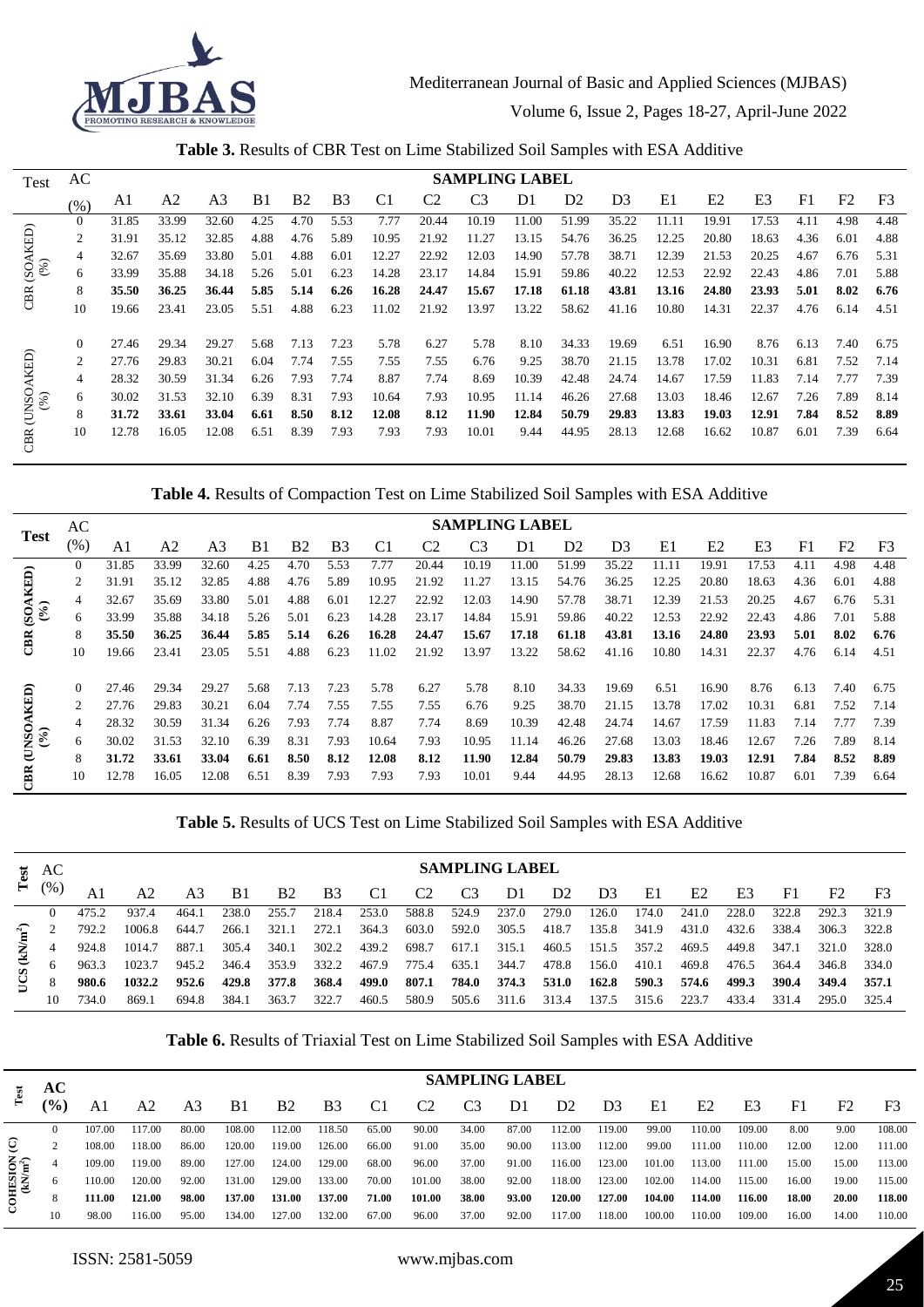

# Mediterranean Journal of Basic and Applied Sciences (MJBAS) Volume 6, Issue 2, Pages 18-27, April-June 2022

|                          | $\Omega$ | 21.50  | 20.00  | 22.00  | 24.00        | 20.00  | 23.00  | 24.00  | 15.00  | 18.00  | 13.00  | 12.00  | 13.00  | 10.00  | 8.00   | 11.00  | 31.00  | 35.00  | 22.00  |
|--------------------------|----------|--------|--------|--------|--------------|--------|--------|--------|--------|--------|--------|--------|--------|--------|--------|--------|--------|--------|--------|
|                          |          | 21.00  | 20.00  | 22.00  | 27.00        | 24.00  | 25.00  | 24.00  | 15.00  | 19.00  | 13.00  | 13.00  | 14.00  | 10.00  | 8.00   | 12.00  | 34.00  | 37.00  | 24.00  |
| INTERNAL<br>RICTION (Φ°) | 4        | 22.00  | 21.00  | 23.00  | 35.00        | 27.00  | 27.00  | 25.00  | 16.00  | 19.50  | 14.00  | 13.00  | 15.00  | 11.00  | 9.00   | 12.00  | 35.00  | 38.00  | 26.00  |
|                          | 6.       | 22.00  | 21.00  | 24.00  | 37.00        | 31.00  | 28.00  | 26.00  | 17.00  | 19.50  | 14.00  | 14.00  | 16.00  | 12.00  | 9.00   | 13.00  | 36.00  | 39.00  | 27.00  |
|                          | 8        | 22.00  | 22.00  | 25.00  | <b>39.00</b> | 33.00  | 33.00  | 26.00  | 18.00  | 20.00  | 15.00  | 15.00  | 17.00  | 13.00  | 10.00  | 14.00  | 39.00  | 40.00  | 30.00  |
| Þ.                       | 10       | 17.00  | 19.00  | 22.00  | 36.00        | 28.00  | 30.00  | 23.00  | 15.00  | 18.00  | 13.00  | 13.00  | 14.00  | 11.00  | 10.00  | 13.00  | 33.00  | 37.00  | 23.00  |
|                          |          |        |        |        |              |        |        |        |        |        |        |        |        |        |        |        |        |        |        |
|                          |          | 185.44 | 191.47 | 153.25 | 201.38       | 186.71 | 210.08 | 139.11 | 136.65 | 94.11  | 122.61 | 149.76 | 161.05 | 135.94 | 140.81 | 152.82 | 91.98  | 106.79 | 186.55 |
| <b>STRENGTH</b>          | 2        | 187.82 | 195.02 | 165.02 | 212.68       | 218.98 | 214.63 | 140.9  | 138.15 | 96.34  | 123.82 | 150.76 | 162.7  | 136.08 | 141.93 | 157.6  | 107.1  | 126.36 | 198.04 |
|                          | 4        | 189.24 | 197.73 | 169.83 | 226.88       | 235.59 | 223.77 | 142.39 | 143.45 | 99.58  | 125.27 | 154.68 | 164.7  | 138.23 | 147.61 | 158.77 | 121.5  | 135.91 | 211.76 |
|                          | 6        | 190.70 | 198.84 | 171.85 | 237.11       | 238.29 | 229.44 | 146.97 | 145.97 | 103.04 | 126.22 | 156.77 | 165.86 | 142.83 | 148.88 | 165.28 | 128.01 | 143.05 | 220.20 |
| ą                        | 8        | 195.90 | 203.94 | 176.36 | 241.40       | 244.77 | 233.03 | 150.56 | 147.29 | 107.51 | 127.74 | 158.26 | 166.91 | 145.14 | 152.69 | 168.16 | 132.28 | 157.85 | 233.03 |
| SHE.                     | 10       | 191.74 | 200.12 | 171.81 | 230.62       | 235.22 | 225.17 | 147.59 | 141.36 | 104.46 | 124.14 | 152.56 | 160.23 | 140.75 | 146.57 | 160.45 | 105.51 | 128.36 | 207.01 |
|                          |          |        |        |        |              |        |        |        |        |        |        |        |        |        |        |        |        |        |        |

### *F. Summary: Impact of ESA on the 6% Lime Stabilized Soil Samples*

Generally, there were increase in CBR (soaked and unsoaked), MDD, C, ɸ, S and UCS as ESA content increases and reached the optimum at 8% of the additive content. The increment in soaked CBR values at 8% ESA content made some soil samples (i.e. B1, B2 and F1) that were not suitable as subgrade materials to become suitable.

The increment in MDD values at 8% ESA content made some soil samples (i.e. A1, B1, E1, E2, E3, F2, and F3) that were not suitable as sub-base and base materials to become suitable. The increment resulted in reduction of the percentages of finer particles of the soil samples and cohesive qualities of the binder resulting from the clay or fine contents which make the soil samples better. As the percentage of additive added increases, the soil samples tend towards meeting the required specification for pavement layer materials. However, it requires more ESA content in order to attain the required strength due to lower percentage of  $SiO<sub>2</sub>$  and higher percentage of CaO [8],[9].

#### **5. Conclusions**

From the above study, it could be deduced that Egg Shell Ash (ESA) has a low SiO<sub>2</sub> and high CaO contents. All the strength parameters increase with increase in ESA content. The results show that the soils were stabilized using lime and a local ESA additive. Therefore, a combination of 6% lime and 8% ESA is highly recommended for soil stabilization especially in Southwestern Nigeria.

### **Declarations**

#### *Source of Funding*

*This research did not receive any grant from funding agencies in the public, commercial, or not-for-profit sectors.*

#### *Consent for publication*

*Authors declare that they consented for the publication of this research work.* 

### **References**

[1] Amu O O, Faluyi S O, Adetoro A E, (2022). Stabilization of Laterite Soil with Eggshell Powder and Sodium Silicate used as Fill Material in Road Construction. Federal University of Technology, Akure Journal of Environmental and Engineering Technology, 15(2).